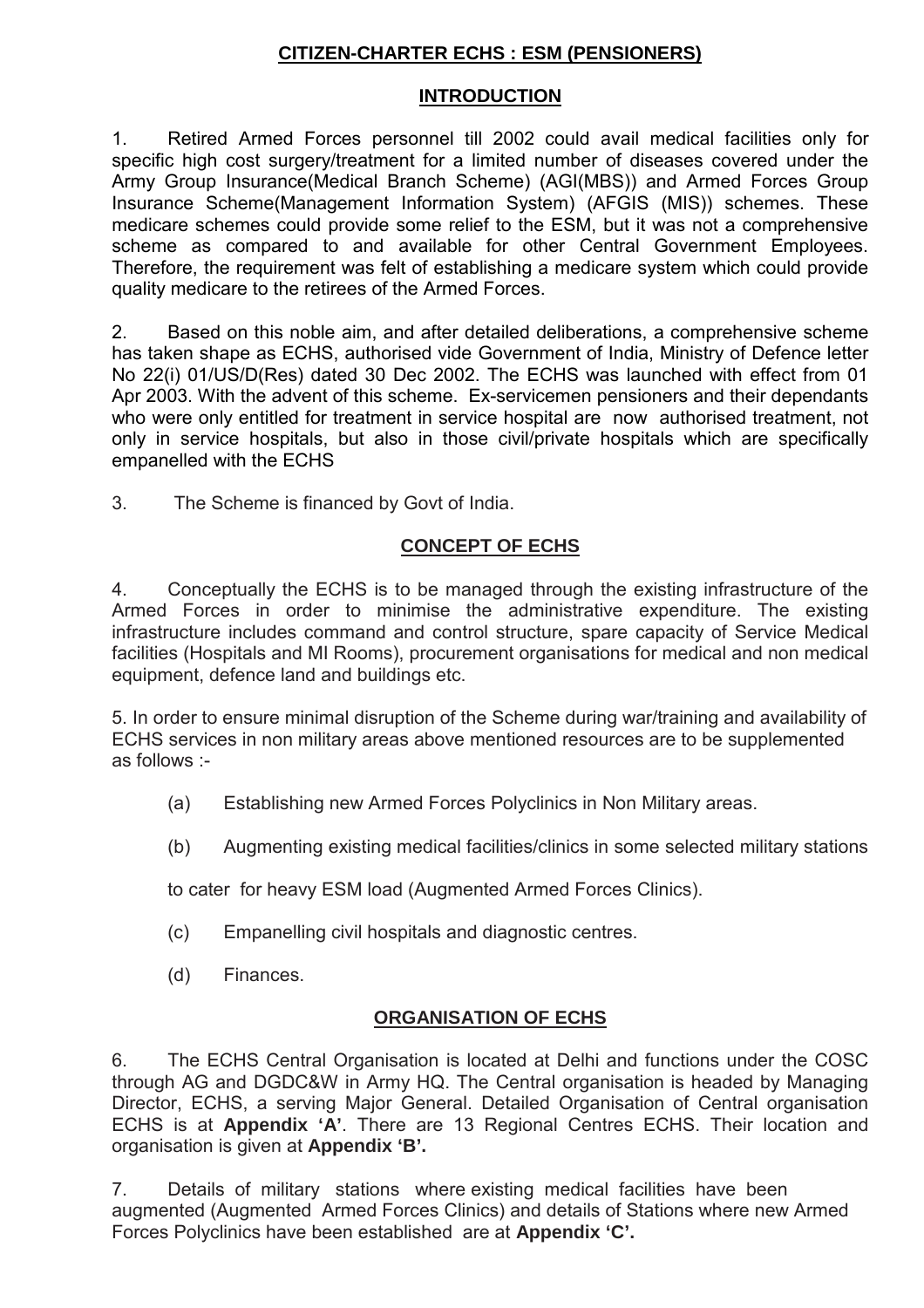8. There are four types of Augmented/New Polyclinics i.e. Type 'A', 'B', 'C' & 'D'. Authorisation of Personnel in each type is given at **Appendix 'D'.** 

9. **Command and Control.** The existing Command and Control Structure of the Army, Navy and Air Force have been given the Administrative and Financial Powers to run this Scheme. Station Commanders will exercise direct Control over the ECHS polyclinics. Station Headquarters will be able to clarify any doubts that you may have. ECHS Regional Centres are under Command HQ/ Area HQ. Central Org ECHS functions as part of AG's Branch, Army HQ.

## **ADVANTAGES OF BECOMING ECHS MEMBER**

1. No age or medical condition bar for becoming a member.

2. Life time contribution ranges from Rs 1800/- to Rs 18000/- (depending upon basic uncommuted pension). The contribution rates of new retirees is under upward revision.

- 3. No monetary ceiling on treatment.
- 4. Indoor/outdoor treatment, tests and medicines.
- 5. Country wide network of ECHS Polyclinics.
- 6. Familiar environment and sense of belongingness.
- 7. Covers spouse and all eligible dependents.

## **SUMMARY OF SUPREME COURT JUDGEMENT DATED 22 AUG 2006 REGARDING MEDICAL BENEFITS FOR RETIRED ARMY MEN**

1. In 1999, a petition under Article 32 of the Constitution was filed as Public Interest Litigation (PIL) by Confederation of Ex-Servicemen Associations praying for recognizing the right of full and free medicare of ex-servicemen, their families and dependants. The petition came up for hearing before a two Judge Bench during May 1999 and the Bench ordered the matter to be placed before a Bench of Five Judges. The matter was subsequently heard by a Bench of five Judges and judgement was finally given on 22 Aug 2006.

2. Supreme court has opined the following:-

(a) A Contributory Scheme such as ECHS 'cannot be held illegal, unlawful or unconstitutional'.

(b) One time contribution amount from Rs 1500/- to Rs 60000/- 'cannot be said to be excessive, disproportionate or unreasonably high. It cannot be held 'illegal', unlawful, arbitrary or otherwise unreasonable'.

(c) 'Getting free and full medical facilities is not a part of fundamental right of Ex-Servicemen'.

(d) The Court was concerned with the cases of those ESM who have retired before 01 Jan 1996.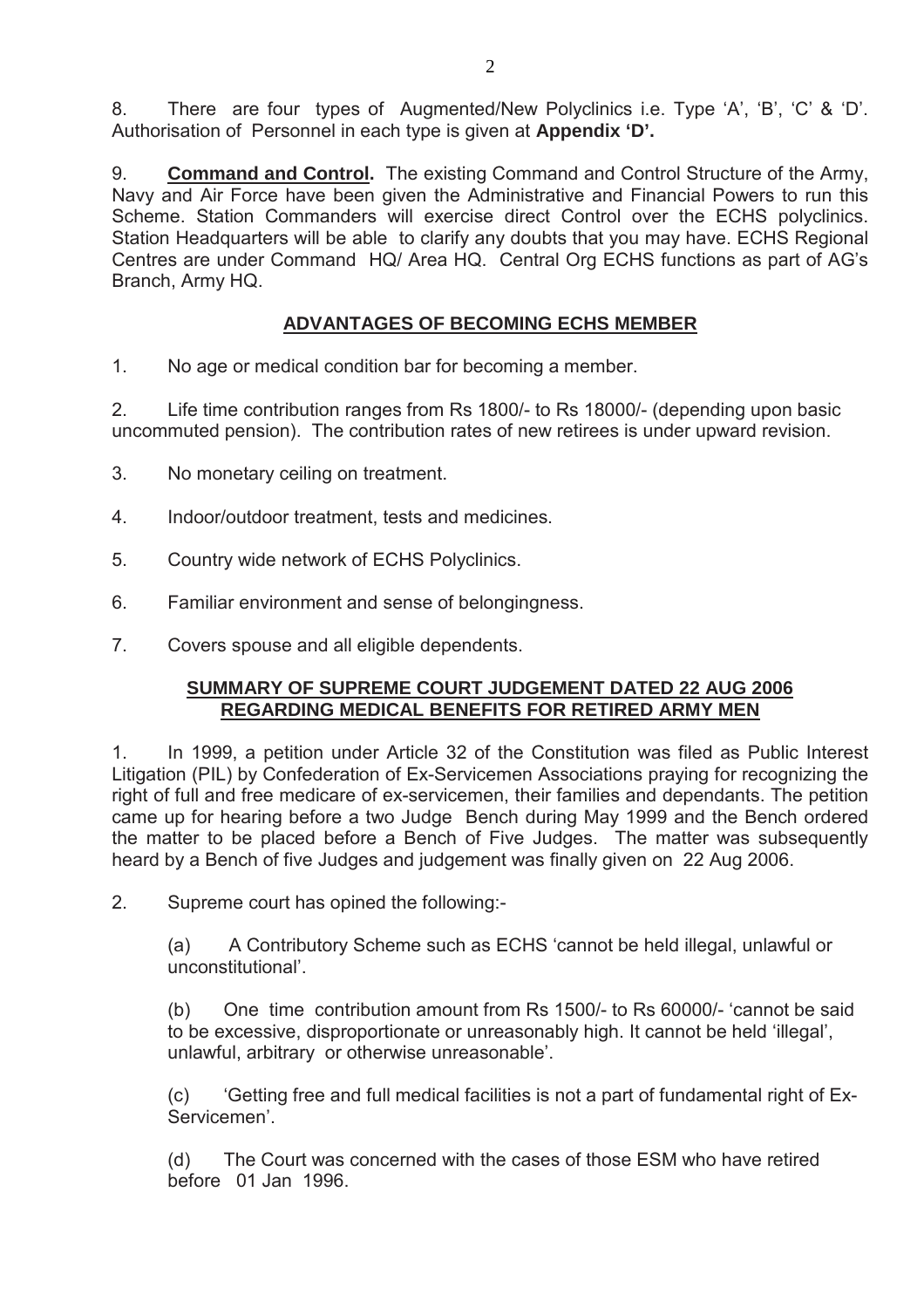(e) The Govt should consider granting waiver of contribution by Pre 01 Jan 1996 retiree ESMs or Govt pay contribution on behalf of such veterans.

3. Instructions were received from the Govt not to charge contribution from all Pre 01 Jan 1996 retiree ESM in future who want to become members of ECHS in Apr 2007 and the same are being implemented. For the refund of those Pre 01 Jan 1996 retiree ESM who had paid contribution and become members earlier, the case is still under consideration.

# **ELIGIBILITY CONDITIONS**

1. **Eligibility For ECHS Membership.** The Scheme caters for medical care to all ESM pensioners including disability and family pensioners and their dependents, which includes wife/husband, legitimate children and wholly dependent parents. To be eligible for membership of ECHS a person must meet following two conditions:- (Auth Central Org ECHS letter No B/49701-PR/AG/ECHS dt 01 Jun 2006) :-

- (a) Should have ESM Status.
- (b) Should be drawing normal Service /Disability/ Family Pension.

# **Ex-Servicemen Status**

2. The eligibility of the retired defence personnel for status of ex-servicemen is governed by the definition laid down by Department of Personnel and Training, Ministry of HRD, Govt of India. The definition has been undergoing changes from time to time.

3. **Those Released Before 01 Jul 1968.** Any person who had served in any rank (whether as Combatant or not) in the Armed Forces of the Union and released from there other than by way of dismissal or discharge on account of misconduct or inefficiency.

4. **Those Released on or After 01 Jul 1968 But Before 01 Jul 1979.** Any person who had served in any rank (whether as a Combatant or not) in the Armed Forces of the Union for a continuous period of not less than six months after attestation and released from there other than by way of dismissal or discharge on account of misconduct or inefficiency.

5. **Those Released on or After 01 Jul 1979 But Before 01 Jul 1987.** Any person who had served in any rank (whether as a Combatant or not) in the Armed Forces of the Union for a continuous period of not less than six months after attestation if discharged for reasons other than at their own request or by way of dismissal or discharge on account of misconduct or inefficiency and not less than 5 years of service if discharged at own request.

6. **Those Released on or After 01 Jul 1987.** An 'Ex-Servicemen' means a person, who has served in any rank whether as a combatant or non combatant in the Regular Army, Navy and Air Force of the Indian Union and

(a) Who retired from such service after earning his/her pension; or

(b) Who has been released from such service on medical grounds attributable to military service or circumstances beyond his control and awarded medical or other disability pension; or

(c) Who has been released, otherwise than on his own request from such service as a result of reduction in establishment; or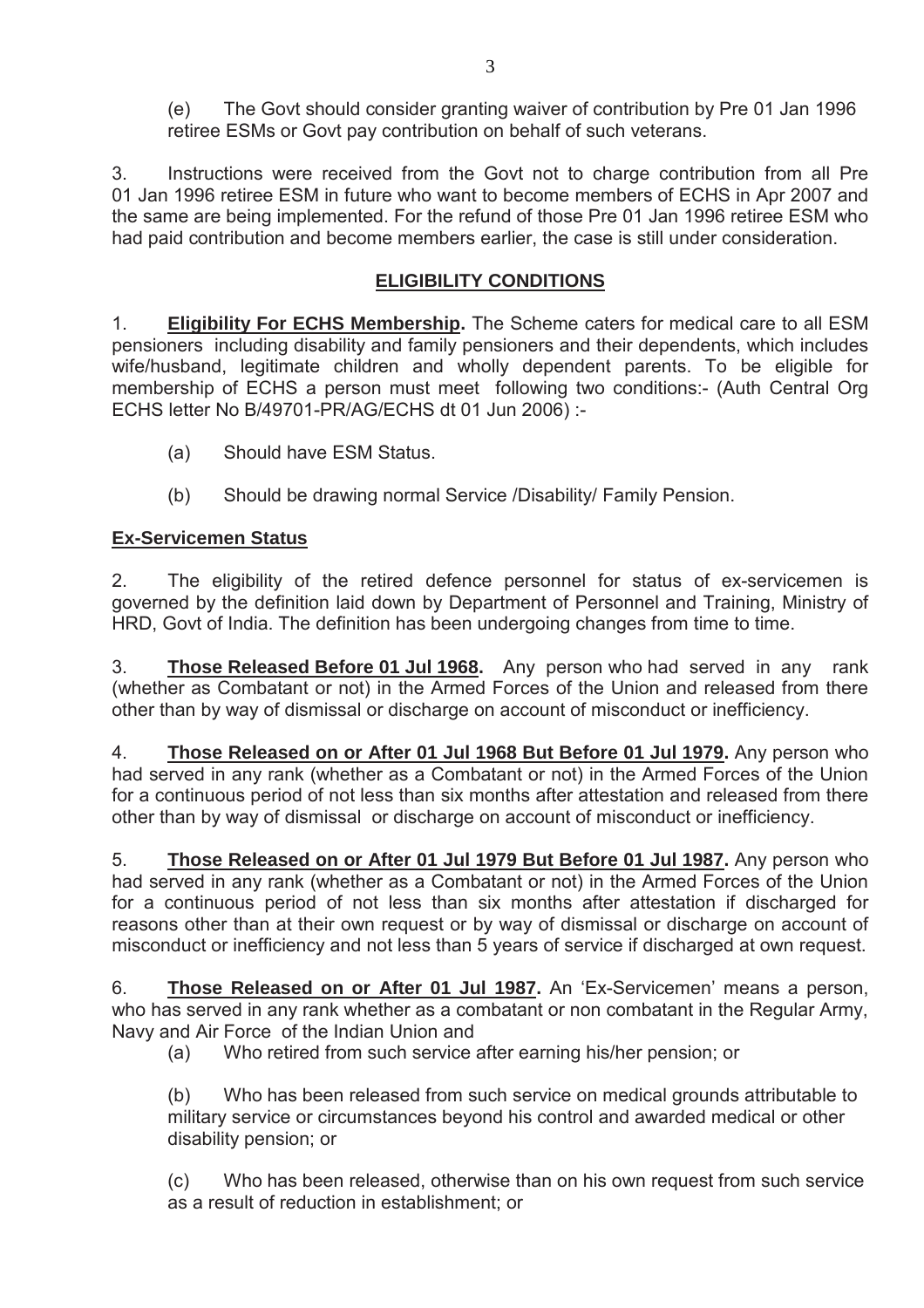(d) Who has been released from such service after completing the specific period of engagement, otherwise than at his own request or by way of dismissal or discharge on account of misconduct or inefficiency, and has been given a gratuity and includes personnel of the Territorial Army of the following categories namely:-

- (i) Pension holders for continuous embodied service.
- (ii) Persons with disability attributable to military service; and
- (iii) Gallantry award winners.

7. The Territorial Army personnel will however be treated as Ex-Servicemen wef 15 Nov 1986.

8. Govt of India, Ministry of Defence (Deptt of Ex-Servicemen Welfare) vide its Office Memorandum No 12/1/2005/D(Res) dated 01 Feb 06 has conveyed with the approval of Hon'able Raksha Mantri that such Recruits who were boarded out/released on Medical Grounds and granted Medical/Disability Pension, will also be covered under the category of Ex-Servicemen for all practical purposes.

9. The eligibility of person for the status of ex-servicemen will be governed by the definition in vogue at the time of discharge and will not be affected by the changes in the definition subsequent to his discharge.

10. The personnel of the Army Postal Service (APS) who are a part of the regular Army and retired from such service, ie directly from the Army Postal Service itself without reversion to P&T Department with a pension or who have been released from such service on medical grounds, attributable to military service, or circumstances beyond their control and awarded medical or other disability pension are also covered within the definition of ex-servicemen with effect from 19 Jul 1989.

11. The following are also eligible for membership of ECHS:-

(a) Members of Military Nursing Service (MNS).

(b) Whole time officers (WTOs) of National Cadet Corps (NCC) who are Ex-Servicemen/NOK, and are in receipt of pension/disability pension/family pension. (Auth ; Central Org ECHS letter No B/49764/AG/ECHS dt 10 Oct 2003)

(c) I588 Emergency Commissioned Officers (ECOs)/Short Service Commissioned Officers (SCOs) who were permanently absorbed in National Cadet Corps as Whole Time Officers (WTOs) after their release from the Armed Forces meeting the twin conditions of being an ex-servicemen and in receipt of pension/family pension/disability pension. (Auth ; Central Org ECHS letter No B/49764/AG/ECHS dt 10 Oct 2003)

(d) Indian Coast Guard Pensioners and retired Personnel of Defence Security Corps. (Auth ; Central Org ECHS letter No B/49701-CG/AG/ECHS dt 02 May 08 & letter No B/49701-DSC/AG/ECHS dt 17 Apr 08)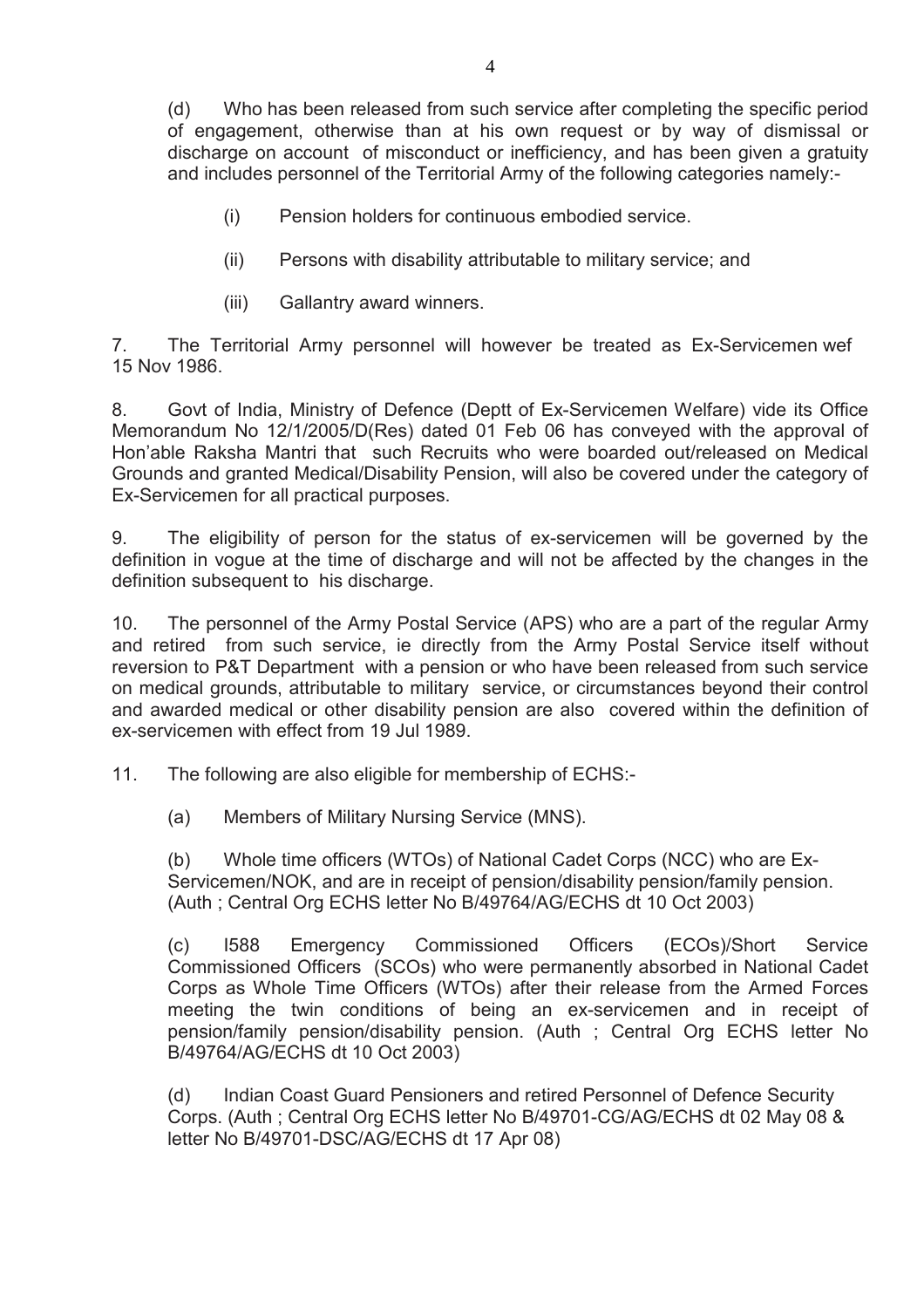(e) Service Officers who, prior to completing their pensionable service, joined PSUs like Air India, Indian Airlines, Pawan Hans and Shipping Corporation of India, in organisational interest, and Govt had sanctioned pension to these officers on a pro-rata basis. On secondment or transfer to PSUs these officers received their pension either as lump sum or full commutation, or on monthly basis. They would be deemed to comply with the condition of being in receipt of pension from Defence Sources. However a mandatory certificate will have to be endorsed by these ESM in their Affidavit stating that "I certify that I am NOT a member of any other govt/PSU medical health Scheme". The following documents will be submitted alongwith Application Form:-

(i) Certificate from current/last employer clearly stating that his previous pension(from service in Armed Forces) has been merged with current pension.

(ii) Copy of PPO, if available or Pension Book / Discharge Book in respect of PBOR.

(iii) Service Particulars Retired/Released Officer's (Booklet) in respect of officers.

(Auth ; Central Org ECHS letter No B/49701-PR/AG/ECHS dt 19 Apr 07)

12. **Pension**. For the purposes of eligibility for the ECHS, the word "pension" implies any type of pension received from Controller of Defence Accounts (Pension) or its subordinate offices. In case an ESM joins a second career and his pension from the Defence Services Estimates is merged, the second pension earned after retirement from the second career is also eligible for these ESM/their widows for seeking ECHS membership, subject to fulfillment of other conditions of eligibility for ECHS membership.

13. **Family Pensioner.** Implies the legally wedded spouse of an Armed Forces personnel, whose name figures in the Service Records of the personnel and whose husband/wife has died either while in service or after retirement and is granted family pension. This term also includes a child or children drawing family pension on the death of his/her pension drawing father/mother, as also parents of a deceased bachelor soldier, who are in receipt of family pension.

(Auth ; Central Org ECHS letter No B/49701-PR/AG/ECHS dt 26 Mar 2007

14. **Eligibility Status for Dependents.** The following qualify to be dependents of ESM:-

(a) **Parents.** Father and Mother of the pensioner shall be deemed to be dependent if they normally reside with the ESM pensioner, and their combined income from all sources is less than Rs 3500/-pm. If both husband and wife are Defence Personnel, parents of both members are eligible if both pay subscription subject to meeting dependency criteria.

# (b) **Spouse**

(i) Legally wedded spouse.(More than one spouse and children from the second spouse are not permitted to avail ECHS benefits).

(ii) Name should be included in the record of service.

(iii) Legally separated spouse is included as long as the ESM pensioner is responsible for her maintenance.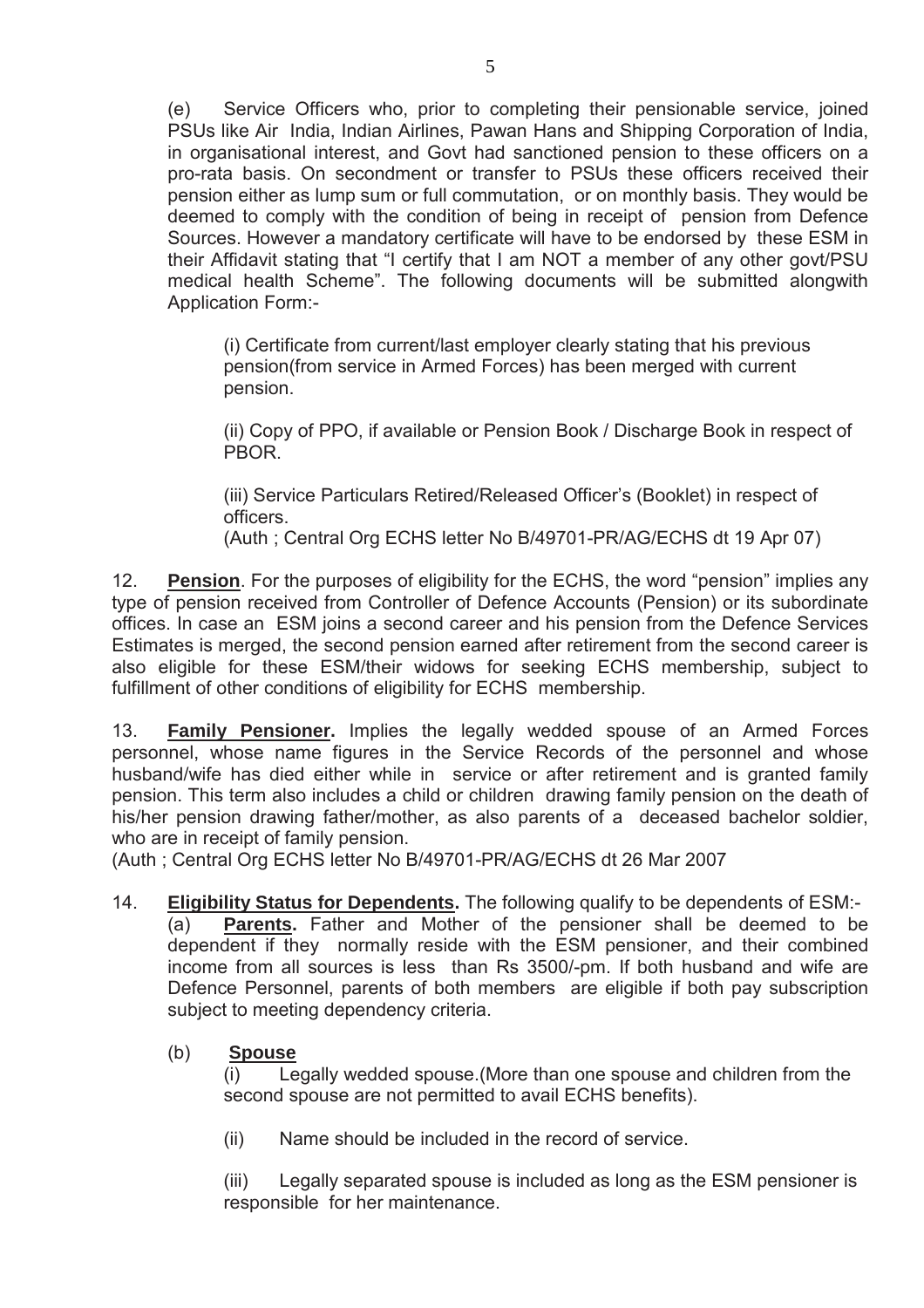(iv) If the spouse is employed in Govt service then he/she can only be a member of any one Govt/Public sector medical benefit Scheme and not be a simultaneous member of two Govt medical Schemes.

(v) If a war widow remarries, then she alone is eligible. Her husband and children from him will not be eligible.

(vi) In case the ESM pensioner marries after retirement, following documents will be required as proof for dependency of wife :-

(aa) Marriage certificate from authorised Registrar of Marriages/Municipal Committee.

(ab) Fresh ECHS Application Form for enrolling the spouse as a dependent.

(ac) Part II Orders /Gen Form/Personal Occurrence published.

#### (c) **Daughter(s)**

(i) Her/their details must exist in the service record of the pensioner.

(ii) Unmarried as well as divorced daughter (s) with total income from all sources less than Rs 3500/-per month.

(iii) Widowed daughters who are dependant on the pensioner and whose income from all sources is less than Rs 3500/- per month are entitled.

(iv) In case daughter is born after the pensioner's joining ECHS, following documents will be required to enable the child to be declared as a dependant and to become entitled to ECHS benefits :-

- (aa) Birth Certificate.
- (ab) Fresh ECHS Application Form to enrol her as a dependant.

(ac) Part II Orders/Gen Forms/Personal Occurrence are required to be published stating birth of the child **or an Affidavit by the widow in case the ESM pensioner could not get Part II Orders published for birth of his children.** 

#### (d) **Son(s)**

(i) His/their details must be included in the pensioners Record of Service.

(ii) His total income from all sources should not exceed Rs 3500/-pm. Son(s) above 25 years of age are not eligible to be dependent(s) in ECHS.

 $(iii)$  In case where the son(s) is/are born after the pensioner's joining the ECHS, the following documents will be required as proof of dependency:-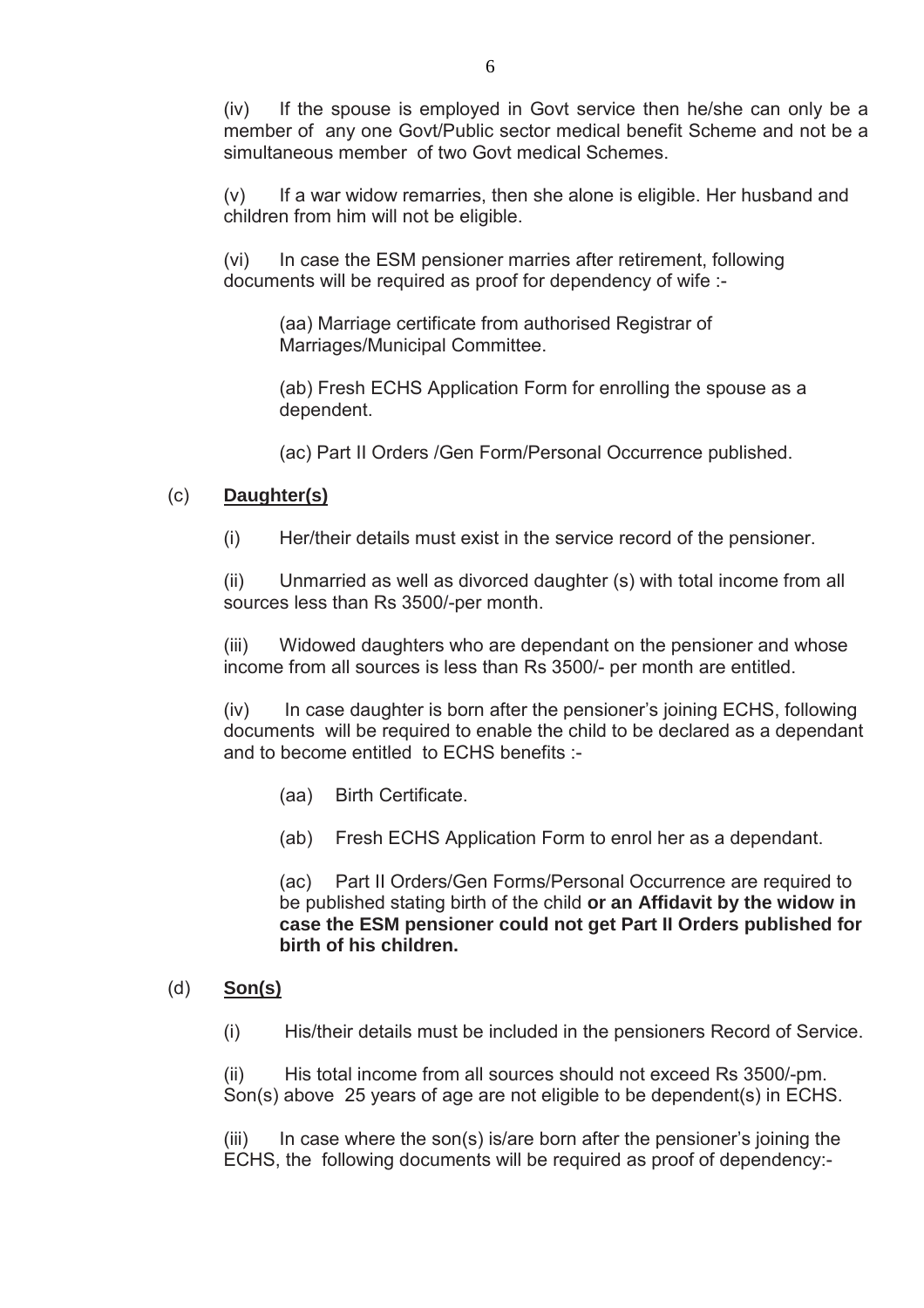- (aa) Birth Certificate.
- (ab) Fresh ECHS Application Form to enroll him as a dependant.

(ac) Part II Orders/Gen Forms/Personal Occurrence stating birth of the child **or an Affidavit by the widow in case the ESM pensioner could not get Part II Orders published for birth of his children.** 

(e) **Children with Permanent Disability.** Children suffering from permanent physical or mental disability and are unable to earn their livelihood are permitted to be dependents for life time, irrespective of age limit or medical condition. The certificate of disability is to be certified, by either the Service Classified Specialist or a Civil Surgeon.

(Auth ; Central Org ECHS letter No B/49701-PR/AG/ECHS dt 05 Apr 2007)

15. **Specific Conditions for Continuance of Eligibility.** In case an ESM pensioner (male/female) has declared his/her parents as dependants, they shall continue to receive ECHS benefits for their life time, subject only to the condition that their joint income from all sources does not exceed Rs 3500/-pm from all sources. In the event of the male pensioner's death, the widow shall be covered as she will start drawing family pension but, her parents will NOT become eligible as dependants. However, parents of the deceased pensioner, if already enrolled as dependants, would continue to enjoy benefits of the ECHS in the event of death of the ESM pensioner, provided their joint income from all sources does not exceed Rs 3500/- pm.

16. **Persons NOT Eligible under ECHS.** The following are NOT eligible for becoming members of ECHS:-

(a) Whole time NCC officers who do not meet the twin conditions referred to under Para 1 of this chapter.

(b) Ex-ECOs/SSCO's who do not meet twin conditions referred to at para 1 of this chapter.

(c) Legally divorced spouse.

(d) Married and/ or employed daughters/and any child whose total monthly income from all sources is more than Rs 3500/-.

(e) Son(s) above 25 years of age or who have starting earning which ever is earlier.

- (f) Parents of widow/war widow.
- (g) Husband of a remarried war widow. Including children born from him.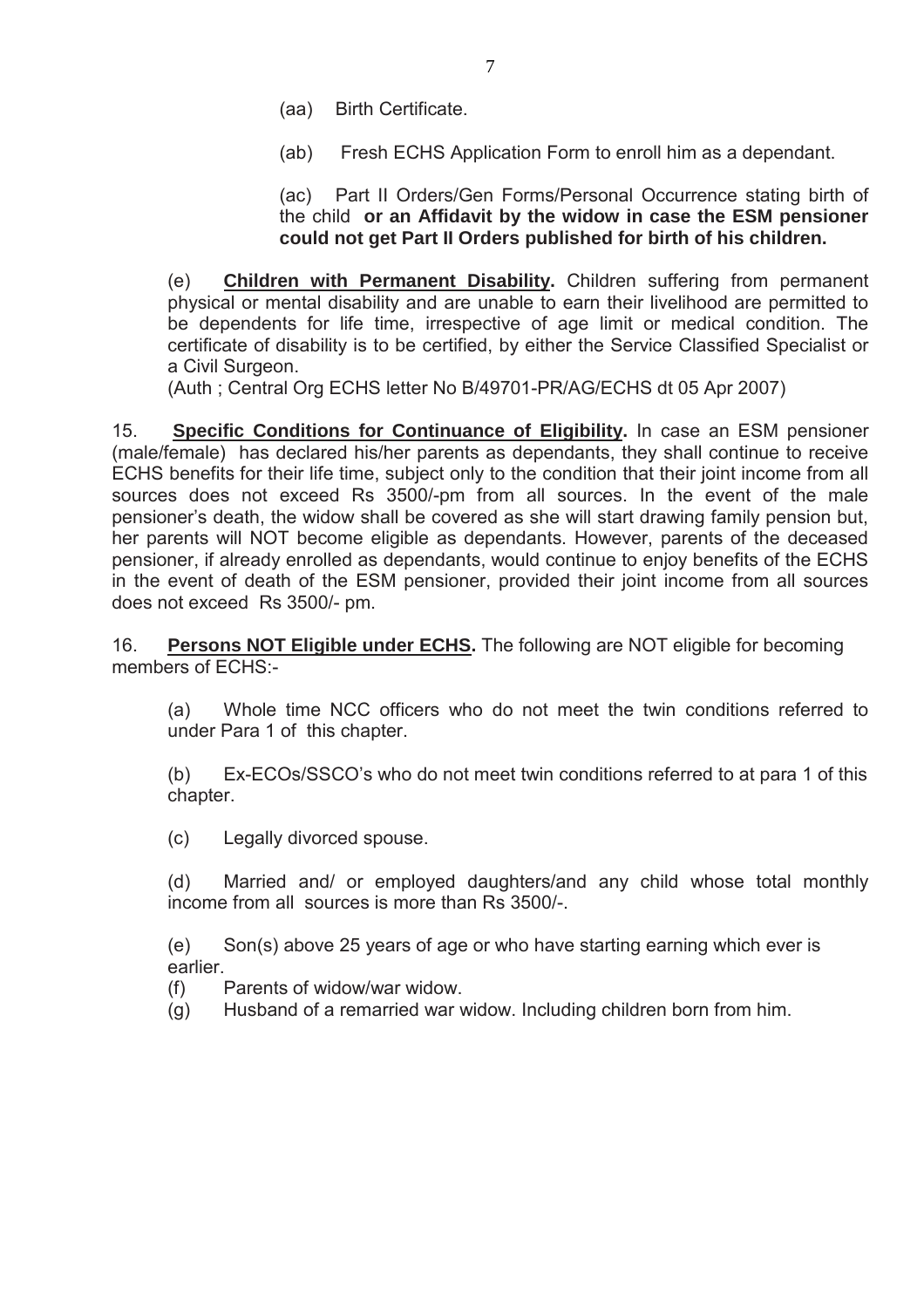## **PROCEDURE FOR BECOMING MEMBER OF ECHS**

1. **Procedure for Pre 01 Apr 2003 Retirees.** The procedure for becoming ECHS members applicable to the ESM pensioners who have retired on or before 31 Mar 2003 will be as follows:-

 (a) Collect application forms from nearest Station HQs of Army/Navy/Air Force. Forms can also be downloaded from internet website www.indianarmy.nic.in/arechs.htm. Sample att at appx E.

 (b) **Submission of Completed Application Forms.** Designated Station Headquarters of Army/Navy/Air Force are the only authorized collection points. Pensioners are required to **personally report** to their nearest Station HQs with the completed application form, alongwith original/photocopy of the following documents:-

 (i) Pension Payment Order (PPO), copy duly attested by Bank/Treasury from where pension is being drawn. Pre-1986 pensioners may submit copy of Pension Book showing rate of pension.

(ii) DPDO/Bankers Certificate.

 (iii) Discharge Book or Certificate/Dependent I-Cards (issued for Naval Offrs)/ Personnel Occurrence Report.

 (iv) Two copies (in original) of the Military Receivable Order (MRO) as proof of deposit of contribution (Not Applicable to those who are exempted from payment of ECHS contribution).

- (v) Affidavit duly notarised.
- (vi) Demand Draft for Smart Cards.

(c) Membership will commence from the date of receipt of correctly filled Application Form at Station HQ. On receipt of correctly filled Application Form Stn HQ will give receipt to the individual.

2. **Procedure For Becoming Member of ECHS (Post 01 Apr 2003 retirees).** The ECHS membership for post 01 Apr 2003 retirees is compulsory. The contribution amount in respect of these Veterans is being deducted by the pension paying authorities. All documents (less PPO) as per para 1 (b) above alongwith Application Form will also be submitted by such retirees to their Record Offices.

3. **Commencement of Membership.** An applicant is considered a member of ECHS when his application alongwith all requisite documents is accepted at designated Stn HQ or from the date of retirement for new retirees provided his correctly filled Application Form is accepted by the Record Office.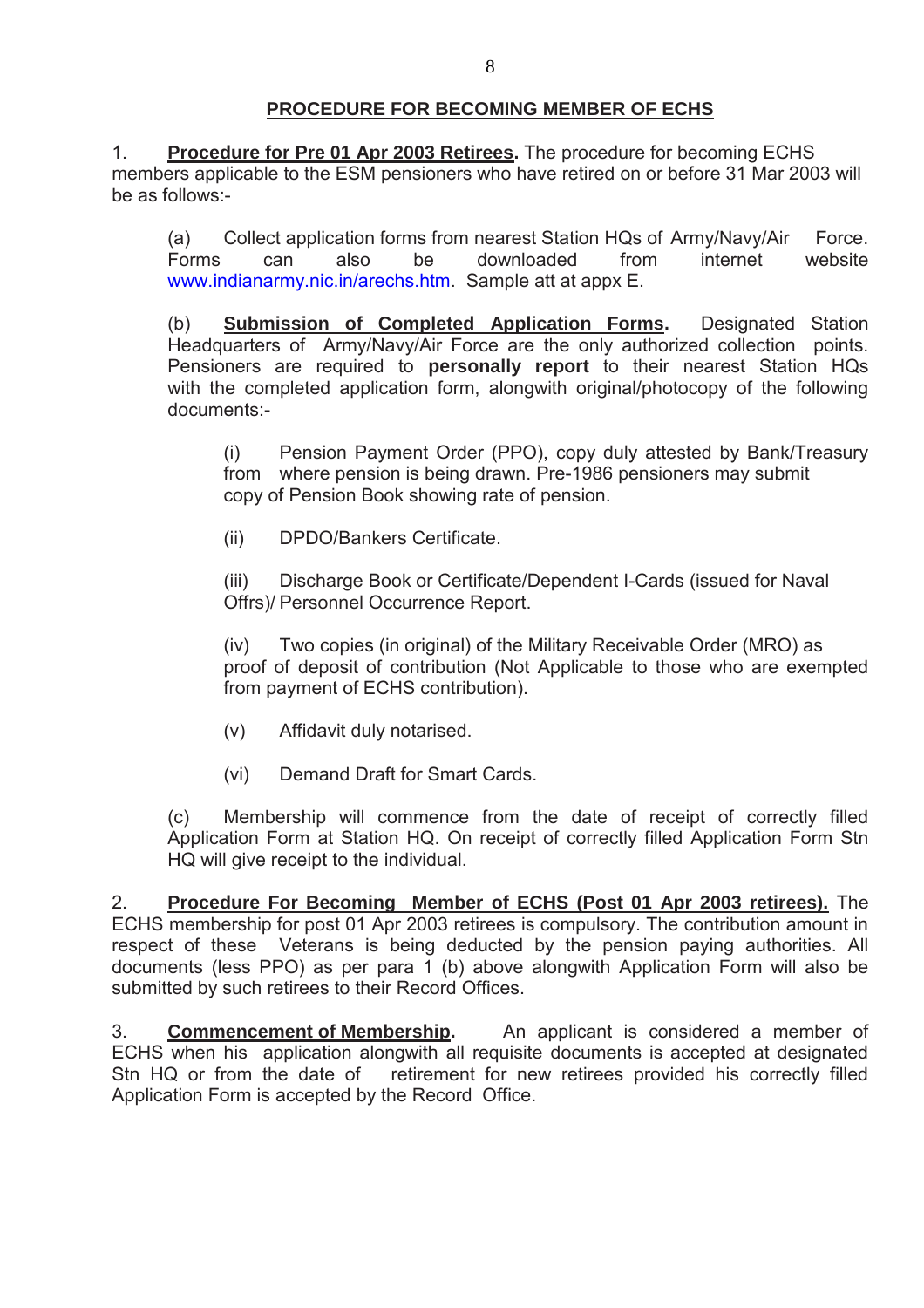#### **Notes: - (a)**. **Deduction of contribution by the CDA or deposition of contribution through MRO is no guarantee for grant of membership**

 (b) Identity cards issued by Zila Sainik Board will not be accepted as a proof of identification.

 (c) **Fixed Medical Allowance.** ESM joining ECHS would cease to be entitled for FMA of Rs 100/-pm as authorised earlier in their PPO. The individuals should approach their Pension Disbursing Authority to ensure stoppages of FMA. ECHS will not be responsible for subsequent lump sum deduction of FMA.

 (d) ECHS is not responsible for refund of excess deposition of contribution. Same should be claimed from the concerned CDA by individuals. ECHS functionaries at Station HQ/ Regional Centres will assist individuals, if requested. The refund of excess remittance of ECHS subscription, if made, will be afforded by the concerned PCDA/CDA to the beneficiaries on receipt of a pre-receipted contingent bill countersigned by the ECHS authorities along with a Xerox copy of the MRO.

4. **Disposal of Receipt after Receiving Smart Card(s).** Once an individual receives the Smart Card(s) his earlier obtained receipt will be returned and preserved alongwith his application Form at the respective Station HQs/ECHS Regional Centre.

## 5. **Smart Card**

 (a) **The Card.** A card with a 32 KB chip is being issued to all members as proof of membership of the Scheme. The Card is usable at all the 227 polyclinics across the country, after its activation by giving thumb impression **at Parent Polyclinic.** The Smart Card stores various details, both in the physical as well as digital form, which can be accessed at all polyclinics.

 (b) **Quantity.** One primary card will be issued to pensioner/ Family Pensioner and each member can have an individual card to provide flexibility of treatment across the country as per their requirement. In addition a war disabled/ battle casualty can be issued a white card for life dependency once eligibility is established.

 (c) Existing members will have the option of continuing with the current card albeit with limited facilities or to opt for the new card.

(d) Cost. The cost of each card is Rs 135/- and is to be borne by the member.

 (e) Amendment to Card. Any subsequent amendment to the Card desired by the member will require a fresh card to be made on approval of ECHS Organisation, and cost to be borne by the member.

 (f) Loss of Card. In case of loss of a Smart Card (s)/Temporary Receipt ECHS member will submit application on plain paper with complete details of lost Card(s) to dependent polyclinics/Stn/HQ for issue of duplicate cards.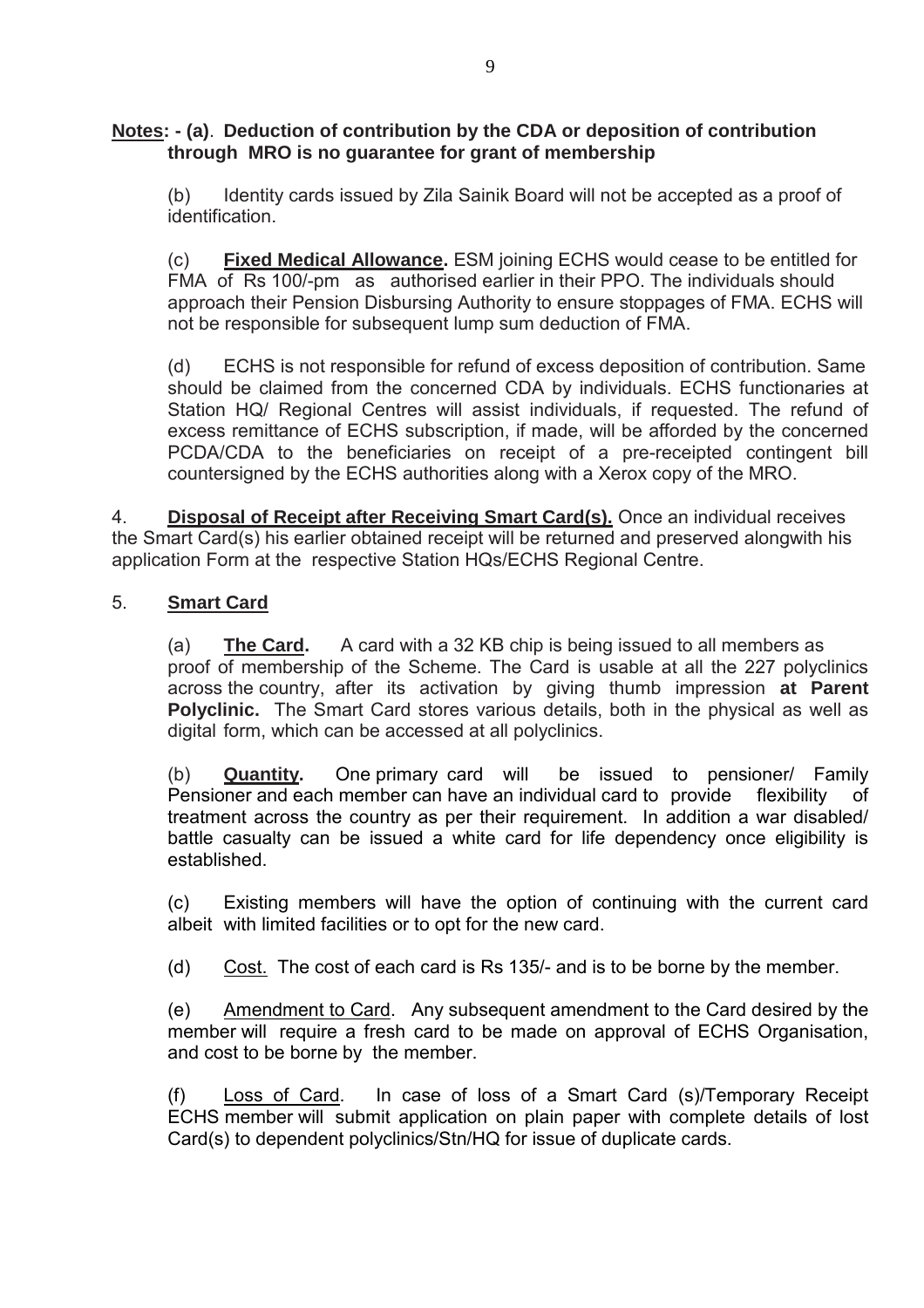6. **Contribution** All ESM pensioners are required to make a one time contribution based on their uncommuted basic monthly pension (including Dearness Pension). A concession has been made in respect of old retirees, who can pay their contribution in three consecutive, equal yearly installments. Contribution rates wef 01 Apr 2004 is as under:-

| <b>Grade Pay drawn at the</b><br>time of retirement                 | <b>Contribution</b><br>(in Rupees) |
|---------------------------------------------------------------------|------------------------------------|
| Grade Pay 1800/-, 1900/-,<br>2000/-, 2400/- and 2800/- per<br>month | Rs. 15,000/-                       |
| Rs.4200 /- per month                                                | Rs. 27000/-                        |
| Rs. 4600/-, 4800/-5400/-,<br>6600/-, per month                      | Rs. 39000/-                        |
| Rs. 7600/- and above per<br>month                                   | Rs. 60,000/-                       |

- **Notes** (a) War Widows and Next of Kin's of deceased Soldier who are in receipt of 'Liberalized Family Pension' are exempted from payment of ECHS contribution.
	- (b) War disabled soldiers are exempted from payment of ECHS contribution.
	- (c) Pre-1996 retirees are exempted from contribution.

7. **Parent Polyclinic.** Every member will be allotted a parent polyclinic, one nearest to his permanent/ temporary residence. Irrespective of parent polyclinic a member can take treatment at any polyclinic in India. If required a member can be given referral to hospital by any polyclinic as per referral policy. However, member can be issued with only seven days medicines at a time from non parent polyclinic unless he carries a Temporary Attachment Certificate (TAC). The validity of TAC is for six months at a time.

8. **Change of Parent Polyclinic (Old Card holder).** The member is to submit the following to nearest Stn HQs for change of Parent Polyclinic:-

- (a) An application on plain paper clearly giving following details:-
	- (i) Old ECHS Regn Number.
		- (ii) Old Address.
		- (iii) Old Parent Polyclinic.
		- (iv) New Address.
		- (v) New Parent Polyclinic.
- (b) An undertaking on a separate plain paper stating that:-

(i) No information has been concealed or suppressed.

(ii) Any false information submitted will make him liable for termination of his ECHS membership.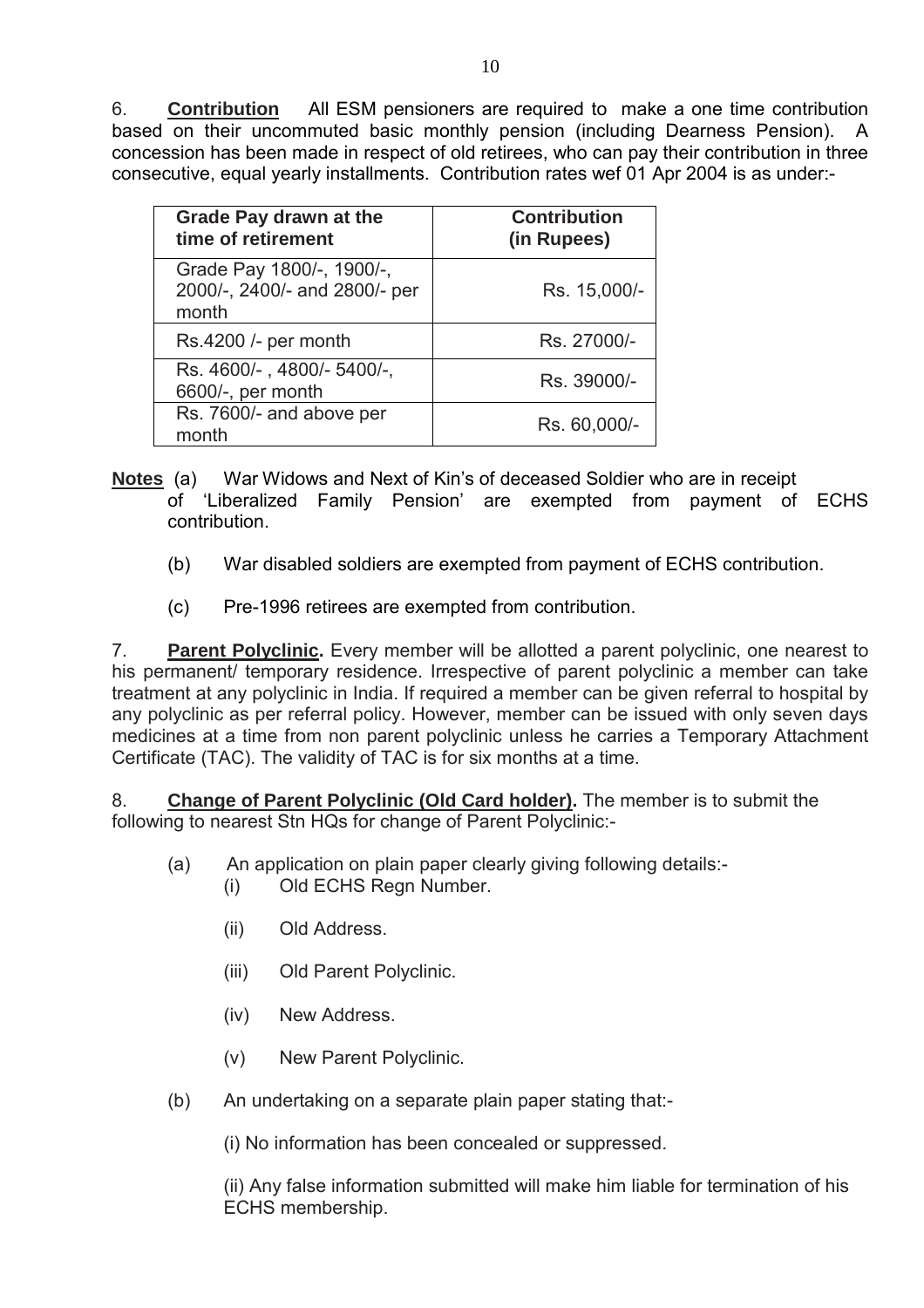(c) Proof of new address like electricity/telephone/water bills/RWA certificate etc.

(d) A fresh ECHS application form with relevant columns filled and superscribed "CHANGE OF ADDRESS " and "CHANGE OF PARENT POLYCLINIC".

(e) Return the old cards duly defaced.

(f) Deposit DD on the name of concerned Regional Centre @ Rs 135/-per card requested.

9. Station HQs will receive the application form and provide "**Receipt of Documents duly affixed photographs**" which will be valid for 60 days and thereafter to be revalidated if ECHS Smart Cards are not received. ECHS member should personally collect the cards from Stn HQ within 60 days of submission of application.

10. Station HQ will place the demand to SITL through concerned Regional Centre ECHS for remanufacturing of Smart Cards as per request of the member. SITL will issue fresh cards duly indicating new address and new parent polyclinic. SITL will also maintain details of old address and old parent polyclinic in their data base.

11. **Change of Parent Polyclinic (New Card holder).** The ECHS beneficiaries those who want to change his parent (original) polyclinic will be able to do so for any polyclinic of his choice and need. Once the parent polyclinic has been changed, reversion/second change of the parent polyclinics will be admissible only upon the expiry of a period of six months. The change of the parent polyclinic can be done at the receiption centre of any polyclinic with approval of OIC polyclinic.

#### **PROCEDURES FOR TREATMENT, ISSUE OF MEDICINES AND REFERRAL PROCEDURE**

# 1. **Treatment**

(a) The first contact point for availing treatment for ECHS members and their dependents is the nearest ECHS Polyclinic.

(b) The doctor (s) at Polyclinics will provide required out-patient treatment and medicines.

(c) If further treatment or investigations are required, it will be provided through Service Hospitals, civil empanelled hospitals and diagnostic centres on referral from the polyclinic.

(d) Patients will be referred to the local Service Hospital in the Station (if available) subject to availability of speciality/facility. Only in case of non availability of facilities or bed space at local Service Hospital, the patient can be referred to the desired empanelled hospital/diagnostic centre as per his/her choice. Once referral to empanelled facility is recommended, the ECHS member will have the right to make the selection of desired empanelled hospital in the station.

(e) On completion of treatment in empanelled hospitals, the patient is requested to sign the bills raised by the hospital so that treatment charged for, is confirmed to have been provided.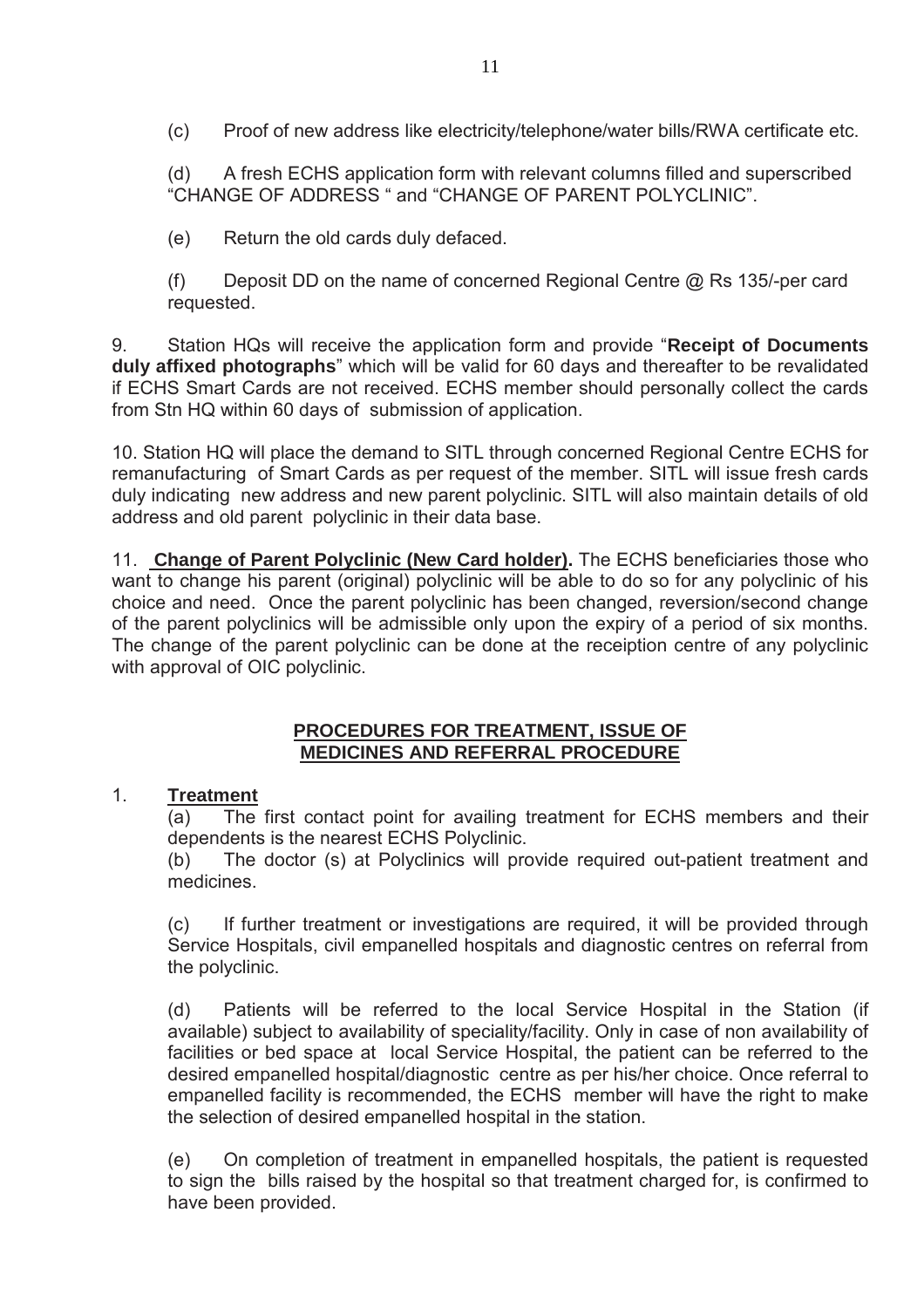2. **Payment to Empanelled Hospitals.** Empanelled facilities are paid directly by local Station HQ on behalf of ECHS for treatment provided or diagnostic tests carried out on ECHS beneficiaries on referral. Members are NOT to pay to empanelled hospitals. Payments made by ECHS Members to empanelled hospitals are NOT reimbursable. Payment to the empanelled facilities by ECHS is at 'rates' as per Memorandum of Agreement. Certain facilities like telephone, television, transport, food/catering (except in certain specified cases) are not entitled and charges for these, if availed, have to be borne by the patient. Certain medical procedures require prior approval as per laid down guidelines. Request for such 'prior approvals' will be initiated by the empanelled hospital on a specified 'form', which the hospital is required to submit to the concerned SEMO. Once approved, the expenditure incurred on the particular medical procedure will be borne by ECHS. Unapproved medical procedures, if carried out, should be with patient's consent. Payment for such a procedure has to be borne by the members and is NOT liable to be paid by ECHS. In case such charges are levied by empanelled hospitals without the patient's consent, please inform your Polyclinic/SEMO/Stn HQs, so that necessary action can be taken against the empanelled facilities concerned.

3. **Emergency Treatment.** In case of an Emergency, treatment can be availed as follows:-

(a) **Service Hospital.** Free treatment provided and no further action is required.

(b) **Empanelled Hospitals.** Nearest ECHS polyclinic is to be informed within 48 hr (two working days) of admission by the hospital. After verification of emergency, referral is generated by the polyclinic for the hospital. Treatment is provided by the empanelled hospital. Members are not to make any payment. However, if emergency is not established, referral will NOT be provided and member has to make payment which is NOT reimbursable.

(c) **Non-Empanelled Hospitals.** Nearest polyclinic is to be informed by the member/patient/NOK within 48 hrs (two working days). After verification, an "Emergency Information Report" (EIR) is initiated by the OIC polyclinic. Hospital bills are to be cleared by the member. In case of emergency in a station other than home station of the ECHS beneficiary, the EIR is to be obtained from the nearest Polyclinic. In case of emergency in a station without any Polyclinic, the nearest Polyclinic should be informed by telephone/fax/telegram. Proof of such intimation should be attached with the claim. Claim for re-imbursement alongwith original bills and investigation reports, bill summary, discharge summary, photocopy of ECHS Smart Card, Emergency Certificate by the Hospital/treating doctor and the EIR should be submitted alongwith a written application by the member to the OIC Polyclinic explaining circumstance of emergency (briefly) and with a request to process the claim. All bills of treatment will be submitted to parent polyclinic within one month of termination of hospitalization. Onus of proving emergency lies with the ECHS member. Reimbursement will be admitted **at approved rates** and **subject to conditions.**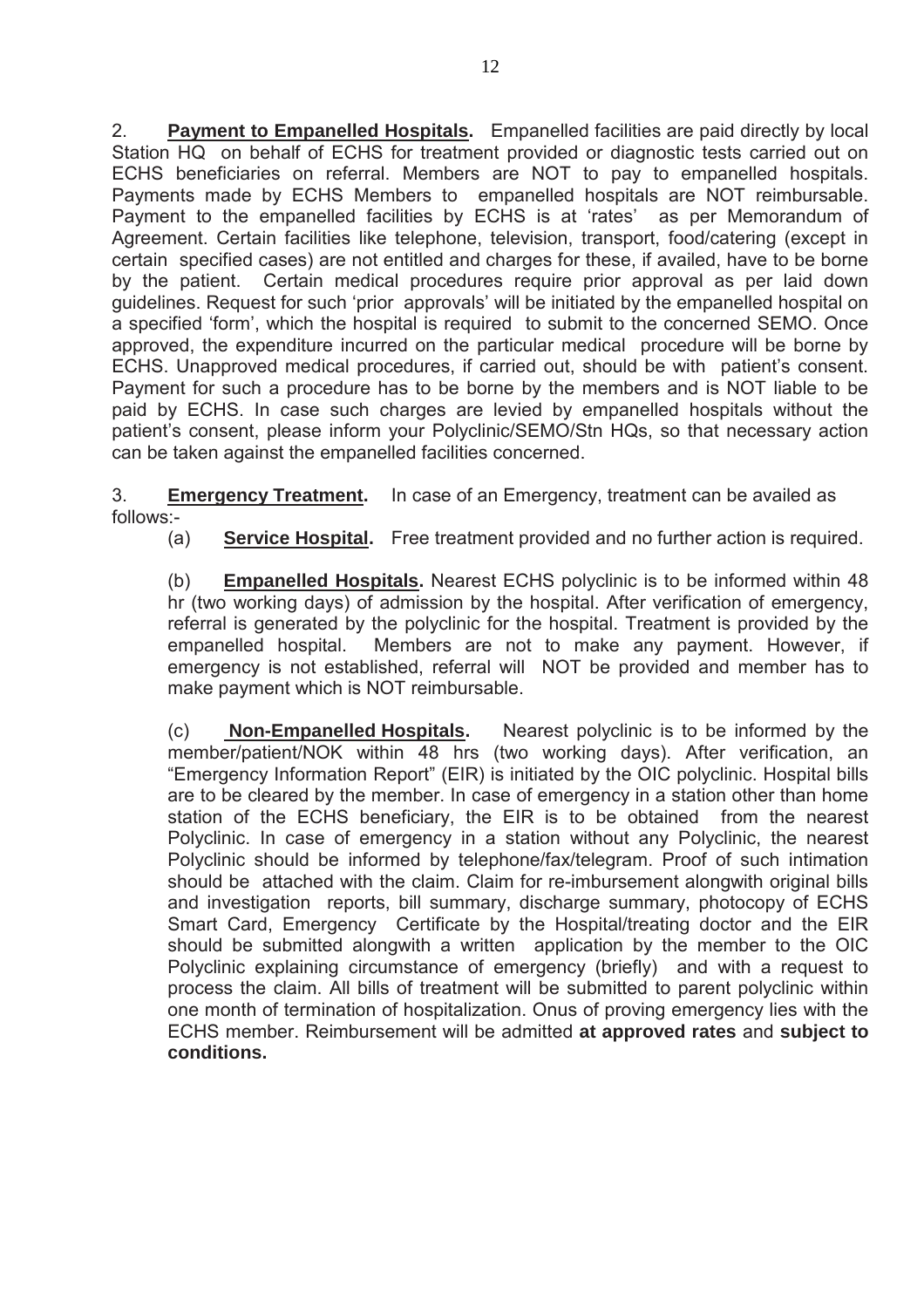4. **Conditions of Emergency.** It is emphasised that ECHS is designed to be a cashless scheme as far as possible. Treatment is to be availed at authorised hospitals ON is permitted only in circumstances which are unavoidable due to absolute Emergency. The conditions of Emergency are as under:-

- (a) Acute Cardiac conditions/syndromes.
- (b) Vascular catastrophies.
- (c) Cerebro-Vascular accidents.
- (d) Acute respiratory emergencies.
- (e) Acute abdominal pain.
- (f) Life threatening injuries.
- (g) Acute poisonings and snake bite.
- (h) Acute endocrine emergencies.
- (j) Heat stroke and cold injuries of life threatening nature.
- (k) Acute renal failure.
- (l) Severe infections leading to life threatening situations.
- (m) Any other condition in which delay could result in loss of life or limb.

Auth : Central Org ECHS letter No B/49774/AG/ECHS/Referral dt 01 Dec 09.

5. In cases where date of emergency hospital admission is PRIOR to membership, reimbursement for ongoing emergency that spell of hospitalisation is NOT reimbursable.

#### 6. **Issue of Medicines**

(a) Members/dependants are required to visit polyclinics and register themselves for issue of any kind of medicine. Superspeciality medicines may take some time for procurement. Medicines will be issued for duration as prescribed by the treating doctors.

(b) Medicine issues will be on the basis of Generic names only.

(c) For patients with chronic diseases on long term treatment, medicines may be issued for a max period of 90 days at a time, if the treating doctor prescribes and review of the patient during the period is not due.

(d) Medicines issued from any polyclinic other than "Parent Polyclinic" will be restricted to a max of 07 days at a time, unless Temporary Attachment Certificate is carried.

(e) For patients admitted/advised treatment in Service Hospital, medicines for upto one month will be issued from the Service Hospital concerned on discharge. However, for long term medications, patient will get medicines for use beyond one month period from his/her parent polyclinic. For this, the patient should put in a demand (beyond one month) with his Parent Polyclinic AS SOON AS POSSIBLE.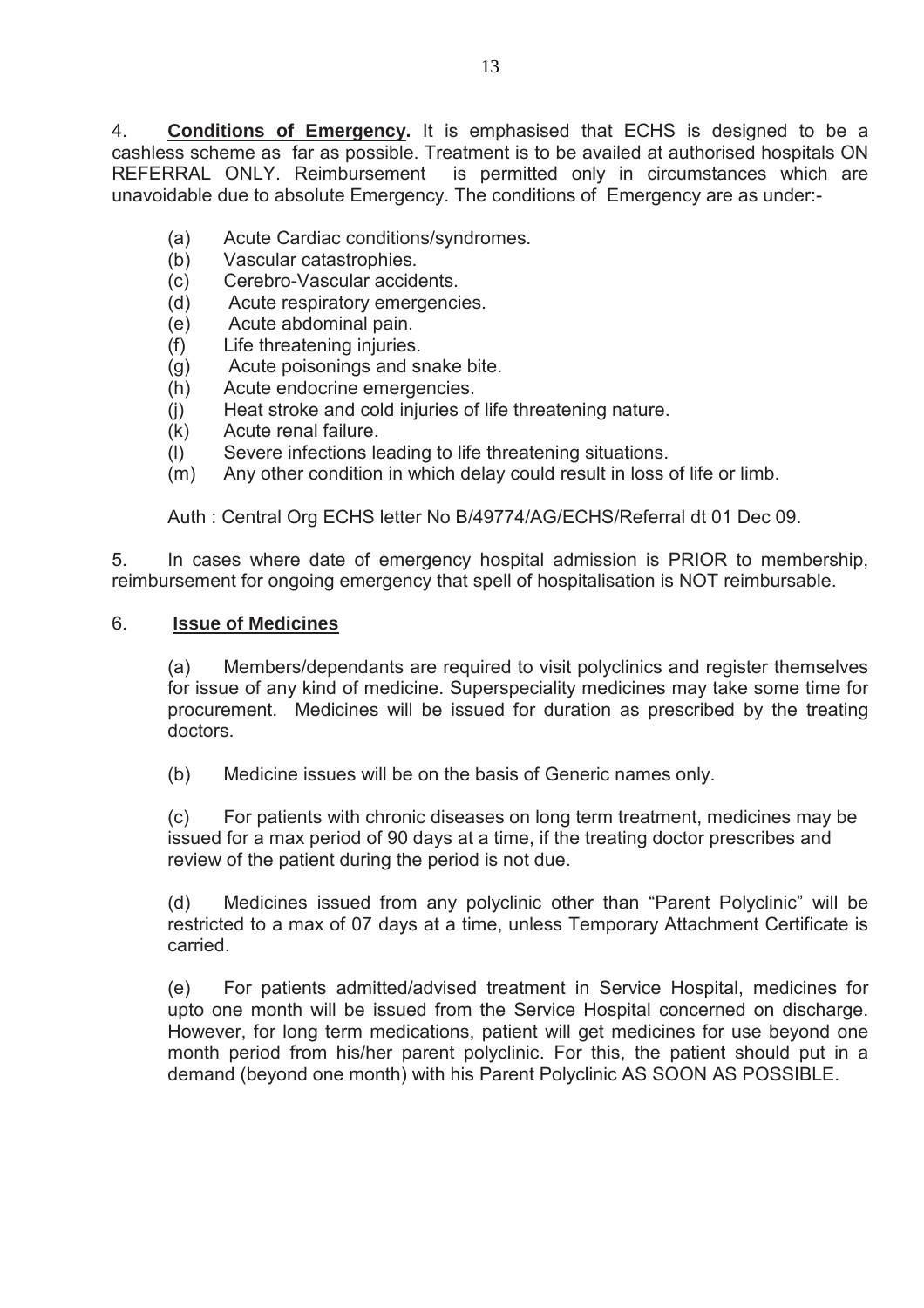(f) Medicines prescribed on discharge from empanelled hospitals will be issued from Polyclinic. However, if the same is not available, the following action will be taken:-

(i) In Non Military Station OIC Polyclinic will arrange procurement through SEMO and issue at the earliest.

(ii) In Non Military Stations, the OIC Polyclinic can procure essential medicine requirement for 07 days at a time from an empanelled chemist and issue to the patient. Vitamins, minerals, nutritional supplements and Tonics will NOT to be purchased from Empanelled Chemist unless Therapeutically prescribed.

(iii) In following cases patients can purchase medicines for one month period after discharge from hospital/review if the same is 'Not Available' from Polyclinic, and claim reimbursement of the same:-

- (aa) Post operative cases of major Cardiac Surgery/Interventional Cardiology.
- (ab) Oncology.
- (ac) Post operative organ transplant cases.
- (ad) Post operative joint replacement cases.
- (ae) Post operative major Neurosurgical/Neurology cases.

 (g) Only generic medicines will be issued from Polyclinics. Generic equivalent of Branded medicines prescribed by Specialists of empanelled Hospitals will be issued. Branded medicine may be issued on non availability of generic equivalent in the existing list of PVMS and NIV drugs only. This list contains all the essential drugs, as approved by the DGAFMS, and is updated periodically.

 Auth ; Central Org ECHS letter No B/49773/AG/ECHS dt 05 Apr 2004, B/49762/AG/ECHS dt 23 Oct 2006 and B/49762/AG/ECHS dt 04 Aug 06.

7. **Equipment For Home Use.** Specified medical equipment has been authorised by the Govt to be issued to the ECHS members for home use, under laid down conditions. List of authorised equipments is as under:-

- (a) Hearing Aids.
- (b) Artificial Limbs/Appliances.
- (c) Glucometers and Nebulisers.
- (d) CIPAP/BIPAP Machines.
- (e) Spectacles (For post conventional cataract surgery cases only).

Auth : Central Org ECHS letter No B/49773/AG/ECHS dt 05 Apr 2004.

8. The required equipment/appliance will be issued to the member when home use of such equipment is considered absolutely essential on medical grounds, on recommendations of the Service Specialist and approval of Senior Advisor and / or Consultant of the concerned speciality as applicable.

9. The equipment will be procured through a special demand by the OIC polyclinic. Consumables on the equipment will be issued under arrangements of OIC Polyclinic. Cost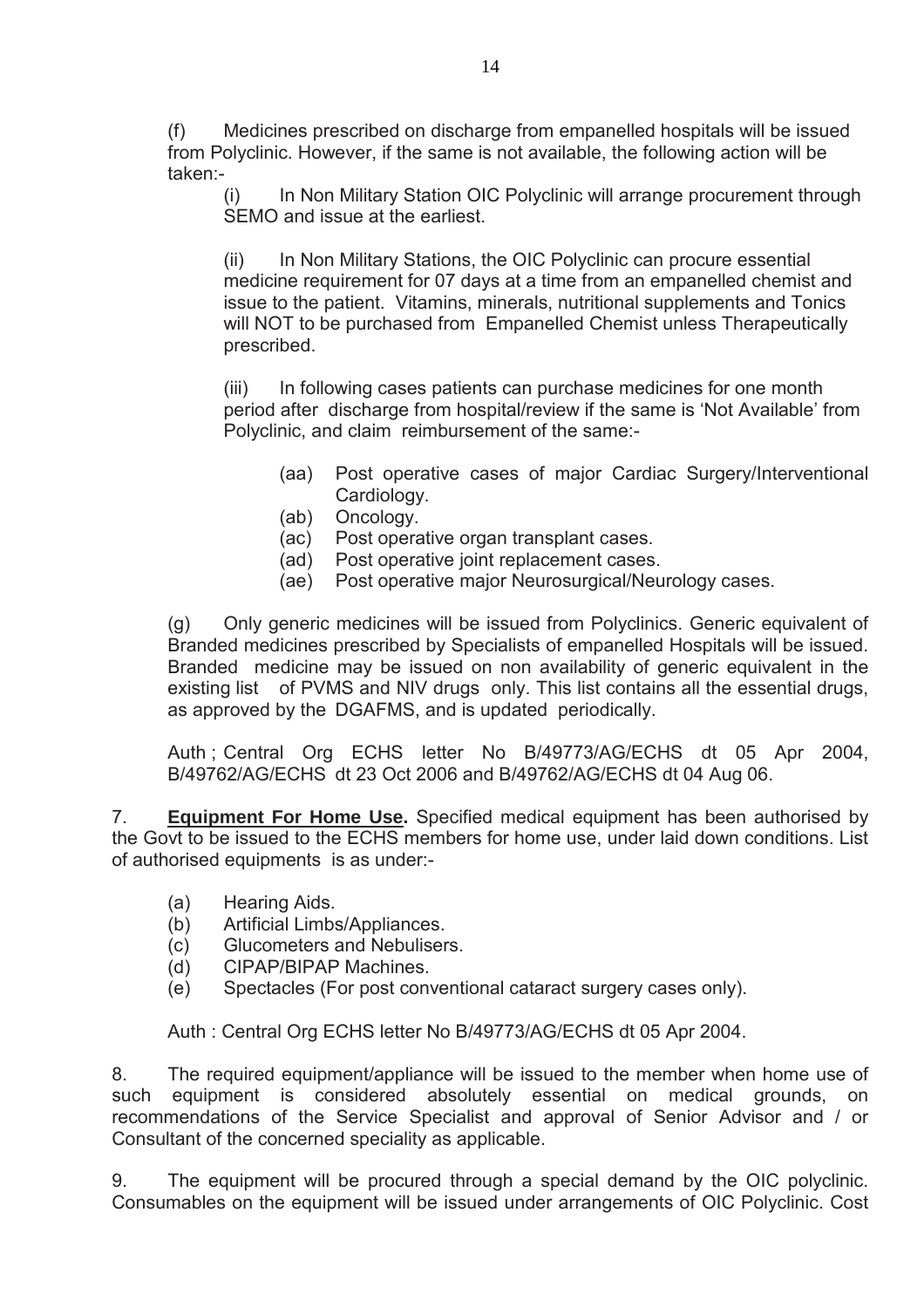of repair and annual maintenance contracts will be borne by the members themselves and will not be reimbursable.

### 10. **Concept of Referral**

(a) **Treatment at Polyclinics**. Referrals from Polyclinics will only be made once all available facilities of the Polyclinic are fully utilized. Polyclinics are basically points of treatment and only those patients needing additional diagnostic tests/consultation/hospitalisation should be referred beyond the ECHS Polyclinic.

# (b) **Referral for General Service Facilities**

 $(i)$  Referral for general specialities not available in Polyclinic, will be to a Service Hospital having the requisite facility and located in the station, subject to load at the time of the referral.

(ii) For Facilities not available in the local Service Hospitals and in Non Military Stations, patients may be offered the choice of being referred to an Empanelled Facility/Govt Hospital/Institute of National Repute or to the nearest Service Hospital having the facility.

 (c) **Referral for Specialised Services.** Referral for Super Specialities (like Cardiology, Oncology etc) can only be made by a Specialist at the Polyclinic or on the advice of concerned specialist of Service Hospital, subject to load, or concerned specialist of Local Govt Hospital or concerned specialist of empanelled hospital (in the absence of Service Hospital/Facility).

(d) **Hospital Admission.** All cases requiring hospital admissions will be referred to Service Hospitals except under the following circumstances:-

(i) Non availability of beds in the concerned ward of Service Hospital, at that point of time.

(ii) Non availability of concerned Specialist Facility in the Service Hospital at that point of time.

(iii) Non availability of machine time/laboratory time for referral on account of diagnostic tests.

- (iv) In Non Military Stations.
- (v) In Military Stations without Service Hospitals.

(e) In case of referral to Empanelled Facilities an endorsement will be made under signature of Officer-In-Charge Polyclinic stating as under:-

#### (i) **Military Stations with Service Hospitals**

"Verified that Beds/Speciality/Facility is Not Available in the local Service Hospital at present."

(ii) **Non Military Stations/Military Stations without Service Hospital**

"There is no Service Hospital located in the Station."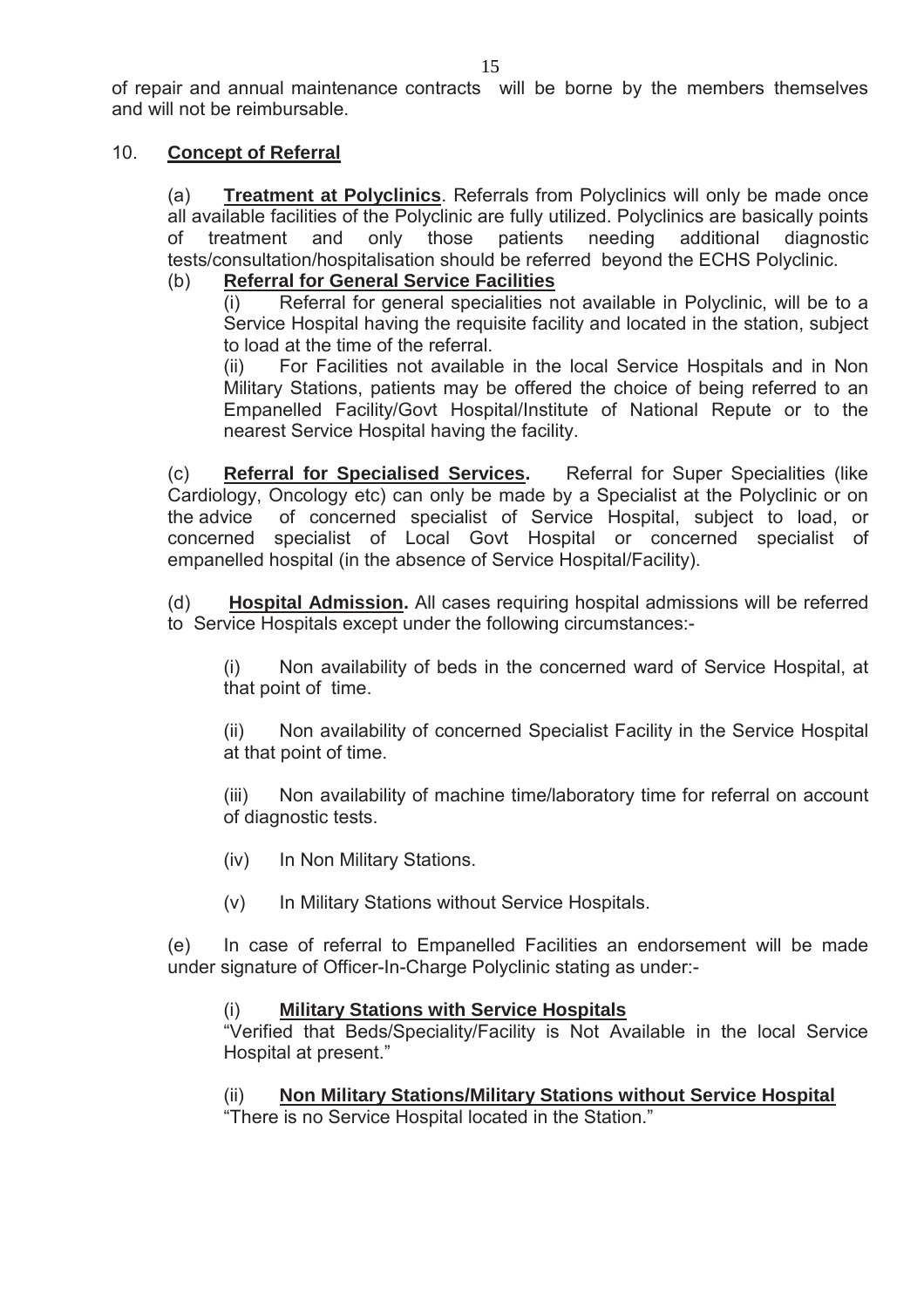# **MISCELLANEOUS ISSUES**

1. **Travelling Allowance For Patients.** Patients are entitled to return journey Rail fare when referred to a medical facility in other stations (nearest available) during an intercity move for treatment. The attendants, if authorised to move alongwith patient in the referral sheet, would also be entitled to claim return rail fare in the entitled class of ESM. Entitled class of train will be same as entitled immediately before retirement of the member.

- **Notes:- (a)** Production of Original Rail Tickets/Public Bus for reimbursement is compulsory.
	- (b) Travel by Pvt Car/Taxi or by Civil Air is not authorised.
	- (c) Reimbursement will be limited to rail fare authorised or actual expenditure whichever is less.

# Auth : Central Org ECHS letter No B/49782/AG/ECHS dt 08 Nov 05

2. **Use of Ambulance.** Ambulance is available at the Polyclinics for transportation of patients on recommendations of medical officer. Ambulance can be used for sick transfer from ECHS Polyclinic to Service/Empanelled Hospital where referred. Such use will ordinarily be restricted to within municipal limits of town/city. However, where the nearest Service Hospital is outside the city/station limits, the ambulance may be utilised provided the Medical Officer-in-charge considers that conveyance, by other means will be detrimental to the health of the patient.

3. The Officer-in-Charge Polyclinic, in consultation with Medical Officer-in-Charge Polyclinic may prioritize the use of Ambulance in a particular situation when more than one patient needs to be evacuated/transferred.

4. More than one patient may be transferred at the same time as per the situation, keeping in mind the essentiality of use and health of the patients.

5. Nursing Assistant/Nurse alongwith Oxygen cyclinder/IV line may accompany the patient as per the requirement of the case.

6. **Treatment of Senior Citizens.** Patients above 75 years of age in case of males and 70 years in case of females will be given priority for registration, treatment and issue of medicines in the ECHS Polyclinics. They would be attended out of turn. (Auth ; Central Org ECHS letter No B/49701-PR/AG/ECHS dt 19 Nov 07)

# 7. **Advisory Committee : ECHS Polyclinics**.

The Advisory Committees have been appointed with the primary aim to take feed back of the users (Armed Forces Veteran) in the functioning of ECHS to enhance clientele satisfaction. The regular meetings of Advisory Commitees will be organised at respective Stn HQs as under :

 (a) **Frequency of meeting** Min once in quarter Meeting could combined for more than one Polyclinic if they are located closely.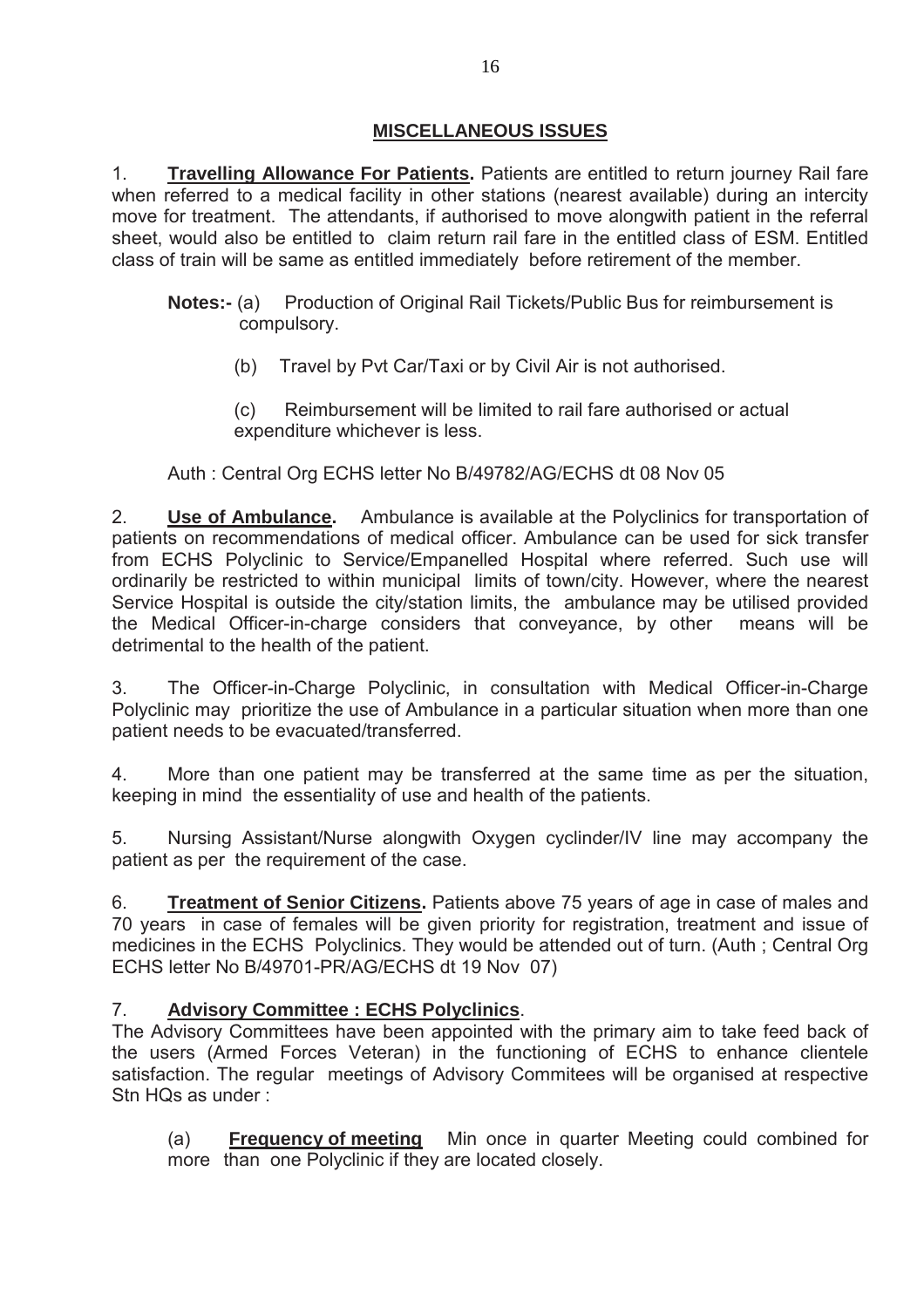(b) **Attendence** To be presided over by the Sub Area Cdr/Stn Cdr and attended by SEMO Director Regional Centre and OIC Polyclinics apart from members of Advisory Committee.

(c) **Suggestion.** All suggestion/querries to be recorded. Redressal to be given at appropriate level upto HQ Comd. Policy issue to be referred to Central Organisation.

(d) **Expansion of ECHS.** A case for addl 199 Ex-servicemen Contributory Health Scheme polyclinic and 15 Regional Centres to expand Ex-servicemen Contributory Health Scheme network has been approved by the Govt on 26 May 2010. The list of Polyclinics attached at appendix F.

 (e) **ECHS Membership to Nepal Domiciled Gorkhas (NDG)**. The proposal to extend the Ex-servicemen Contributory Health Scheme facilities to Nepal Domiciled Ex-Servicemen has been approved by the Government. However, the NDG veterans will have to visit polyclinics and empanelled hospitals located in India to avail the Ex-servicemen Contributory Health Scheme benefits. Draft Govt letter has been fwd to MoD for their approval.

# **EMPANELMENT OF HOSPITALS/DIAGNOSTIC CENTRES/ DENTAL CLINICS**

1 **General.** Empanelment of civil/private hospitals, Diagnostic Centres and Dental Clinics is initiated under arrangements of local Station Commanders on behalf of ECHS. Private medical facilities have to be willing to get empanelled and follow ECHS rates as well as meet the qualitative requirements of ECHS.

2 **Empanelment Procedure.** The Hospital, Diagnostic/Dental Centre is required to apply on prescribed application form available at all Station Headquarters on payment of Rs 100/-. A Board of Officers will be constituted under the Chairmanship of Station Commander to inspect the facilities applied for empanelment. On recommendations of HQ Commands, approval for empanelment will be accorded by the Empowered Committee of Ministry of Defence. On approval, a Memoranda of Agreement will be signed with the approved Hospital/Nursing Homes, Dental Clinic or Diagnostic Centres after which treatment of ECHS patients can commence.

# **MISC**

- 1. ECHS website www.indianarmy.nic.in/arechs.htm
- 2.  $E$  mails  $\qquad \qquad -$  mdechs-mod $\omega$ nic.in dymdechs-mod@nic.in dirops-mod@nic.in dirmedechs-mod@nic.in dirpfcechs-mod@nic.in idclechs-mod@nic.in jditechs-mod@nic.in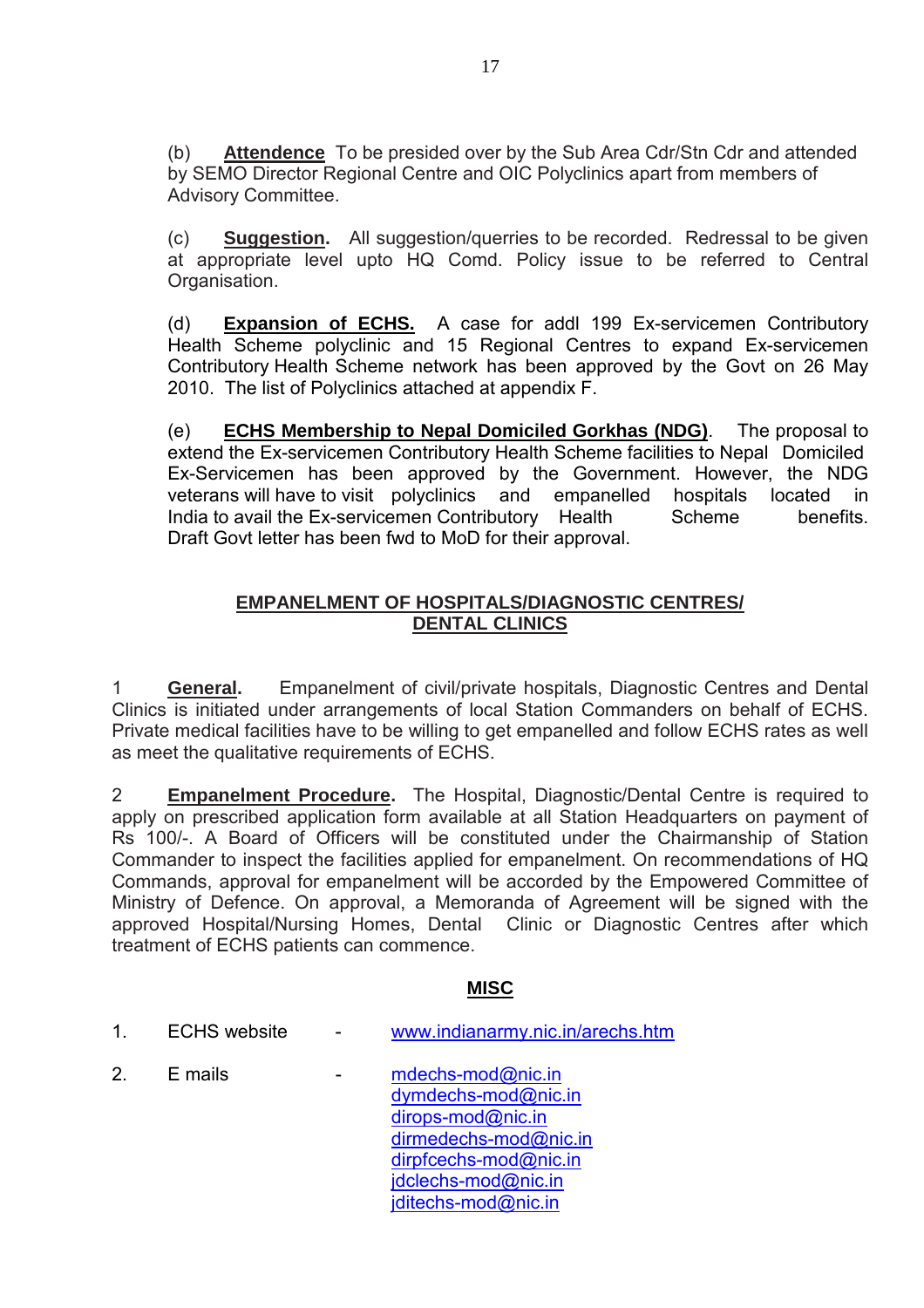**Appx 'A'**

# **STRUCTURE OF CENTRAL ORG**

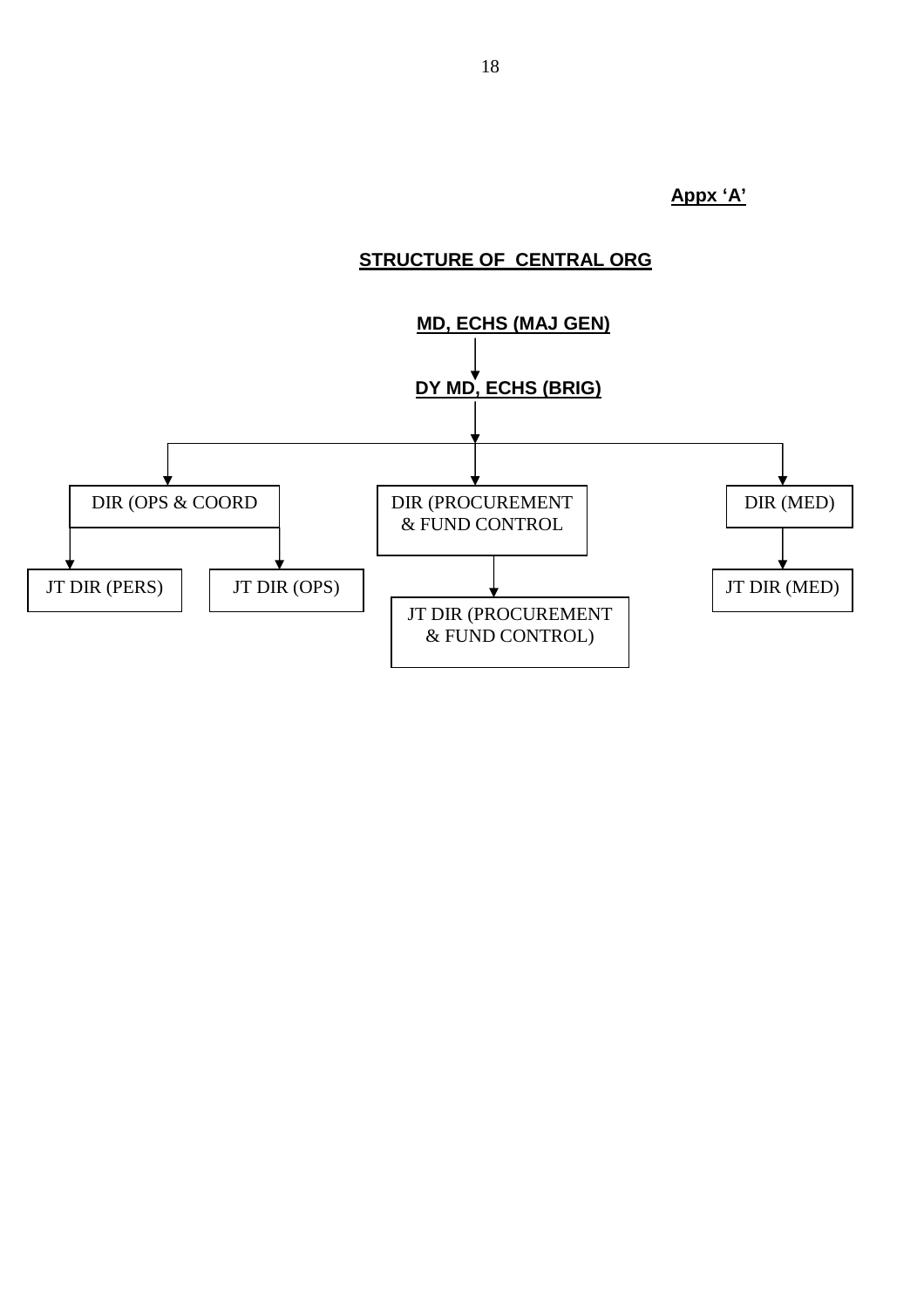# **Appx 'B'**

# **TELE NO : REGIONAL CENTRES ECHS**

| <b>Regional Centre ECHS</b> | `Tele no     |  |  |
|-----------------------------|--------------|--|--|
| <b>RC</b> Jammu             | 0191-2433139 |  |  |
| <b>RC Chandimandir</b>      | 0172-2589400 |  |  |
| <b>RC Delhi Cantt</b>       | 011-25682657 |  |  |
| <b>RC</b> Jaipur            | 0141-2249159 |  |  |
| <b>RC Lucknow</b>           | 0522-2482745 |  |  |
| <b>RC</b> Jabalpur          | 0761-2608177 |  |  |
| <b>RC</b> Pune              | 020-26334257 |  |  |
| <b>RC</b> Patna             | 06115-225955 |  |  |
| <b>RC Hyderabad</b>         | 040-27797932 |  |  |
| <b>RC</b> Chennai           | 044-25673092 |  |  |
| <b>RC Kochi</b>             | 0484-2373394 |  |  |
| <b>RC Kolkata</b>           | 033-22318988 |  |  |
| <b>RC Guwahati</b>          | 0361-2642727 |  |  |